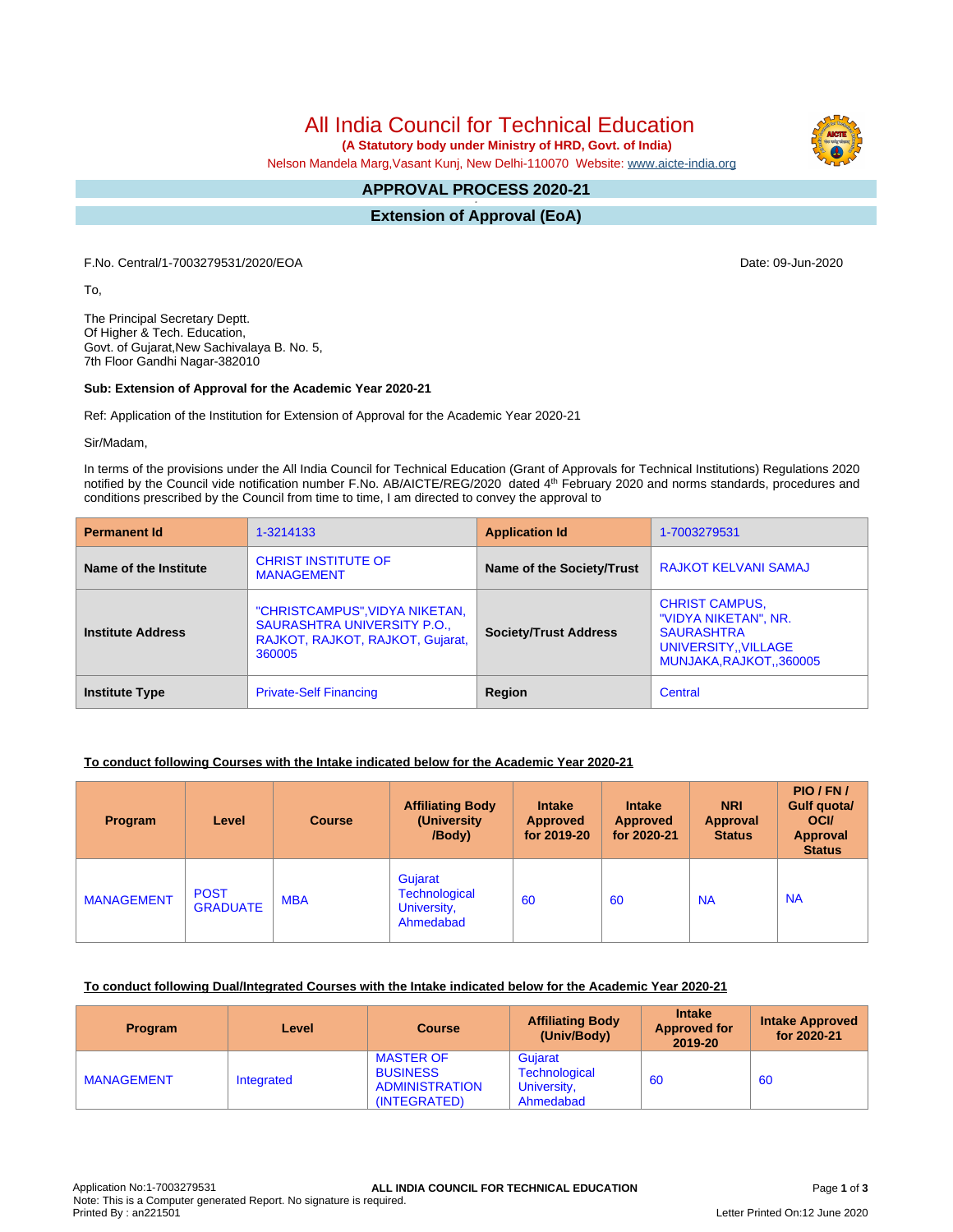**It is mandatory to comply with all the essential requirements as given in APH 2020-21 (Appendix 6)**

# **Important Instructions**

- 1. The State Government/ UT/ Directorate of Technical Education/ Directorate of Medical Education shall ensure that 10% of reservation for Economically Weaker Section (EWS) as per the reservation policy for admission, operational from the Academic year 2020-21 is implemented without affecting the reservation percentages of SC/ ST/ OBC/ General. However, this would not be applicable in the case of Minority Institutions referred to the Clause (1) of Article 30 of Constitution of India. Such Institution shall be permitted to increase in annual permitted strength over a maximum period of two years beginning with the Academic Year 2020-21
- 2. The Institution offering courses earlier in the Regular Shift, First Shift, Second Shift/Part Time now amalgamated as total intake shall have to fulfil all facilities such as Infrastructure, Faculty and other requirements as per the norms specified in the Approval Process Handbook 2020-21 for the Total Approved Intake. Further, the Institutions Deemed to be Universities/ Institutions having Accreditation/ Autonomy status shall have to maintain the Faculty: Student ratio as specified in the Approval Process Handbook. All such Institutions/ Universities shall have to create the necessary Faculty, Infrastructure and other facilities WITHIN 2 YEARS to fulfil the norms based on the Affidavit submitted to AICTE.
- 3. In case of any differences in content in this Computer generated Extension of Approval Letter, the content/information as approved by the Executive Council / General Council as available on the record of AICTE shall be final and binding.
- 4. Strict compliance of Anti-Ragging Regulation: Approval is subject to strict compliance of provisions made in AICTE Regulation notified vide F. No. 373/Legal/AICTE/2009 dated July 1, 2009 for Prevention and Prohibition of Ragging in Technical Institutions. In case Institution fails to take adequate steps to Prevent Ragging or fails to act in accordance with AICTE Regulation or fails to punish perpetrators or incidents of Ragging, it will be liable to take any action as defined under clause 9(4) of the said Regulation.

**Prof.Rajive Kumar Member Secretary, AICTE**

Copy to:

- **1. The Director Of Technical Education\*\*, Gujarat**
- **2**. **The Registrar\*\*,** Gujarat Technological University, Ahmedabad
- **3. The Principal / Director,** CHRIST INSTITUTE OF MANAGEMENT "Christcampus",Vidya Niketan, Saurashtra University P.O., Rajkot, Rajkot, Rajkot, Gujarat,360005
- **4. The Secretary / Chairman,** CHRIST CAMPUS, "VIDYA NIKETAN", NR. SAURASHTRA UNIVERSITY, VILLAGE MUNJAKA,RAJKOT ,360005
- **5. The Regional Officer,** All India Council for Technical Education Airport Bypass Road, Gandhi Nagar, Bhopal – 462 036, Madhya Pradesh